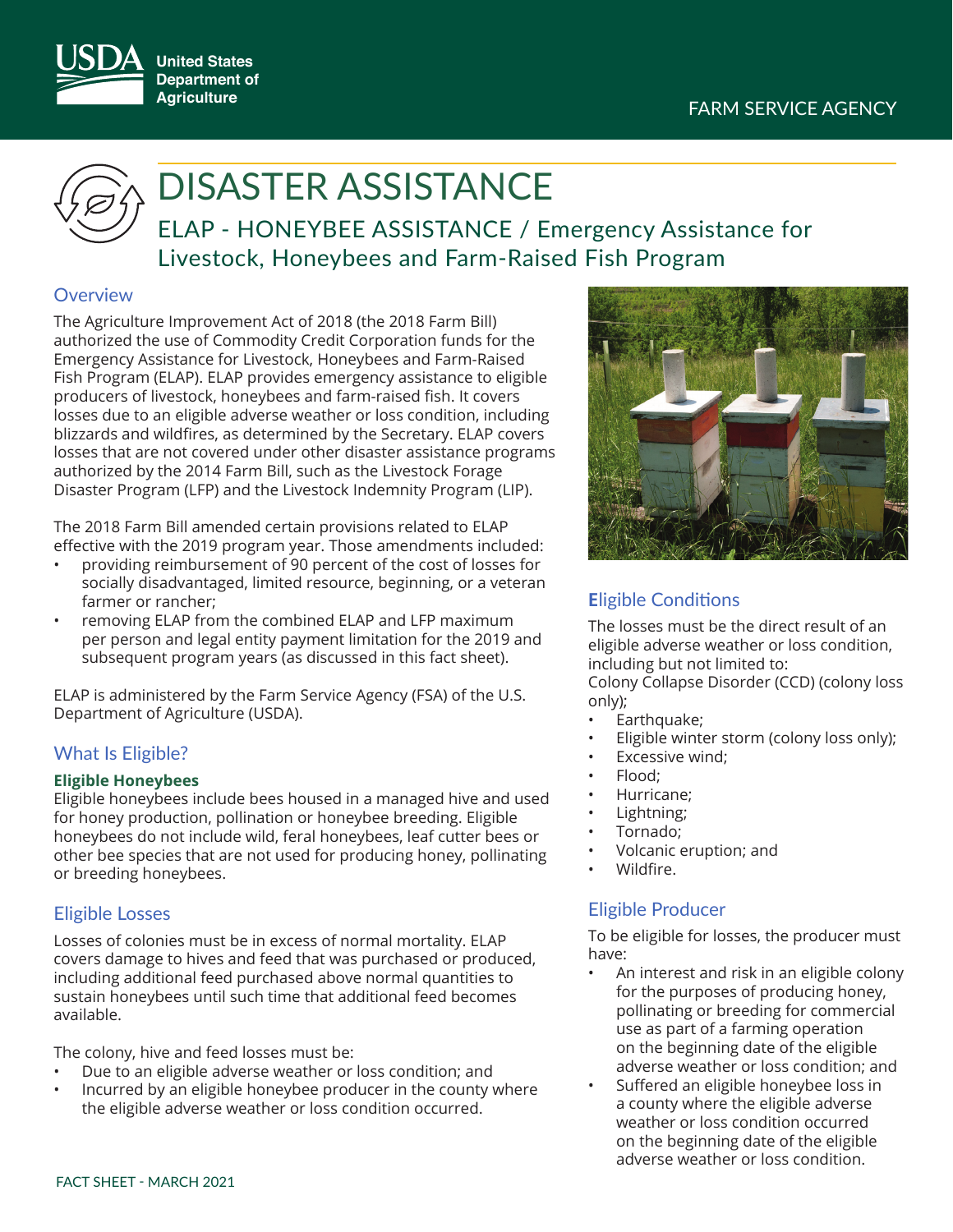# How it Works

#### **Colony Loss Payments**

FSA has established a normal mortality rate for colony losses of 22 percent for the 2021 program year. Payments for colony losses are based on the average fair market value of colonies in the program year in which the loss occurs, as established by FSA. FSA has established the average fair market value at \$100 per colony for the 2021 program year.

ELAP payments for honeybee colony losses will be based on a minimum of 75 percent of the result of multiplying:

- The number of colonies lost in excess of normal mortality (22 percent) due to an eligible adverse weather or loss condition, times;
- The average fair market value per colony for the applicable program year.

## Hive Loss Payments

Payments for hive losses are based on the average fair market value of hives in the program year in which the loss occurs, as established by FSA. FSA has established average fair market value at \$200 per hive for the 2021 program year

ELAP payments for hive losses will be based on a minimum of 75 percent of the result of multiplying:

- The number of hives lost due to an eligible adverse weather or loss condition, times;
- The average fair market value per hive for the applicable program year.

## Feed Loss Payments

Payments are based on a minimum of 60 percent of the actual cost of purchased or harvested feed that was intended for honeybees and was damaged because of an eligible adverse weather or loss condition. This includes additional feed purchased above normal quantities to sustain the honeybees for a short time period until additional natural feedstock becomes available.

## Socially Disadvantaged, Limited Resource or Beginning or Veteran Farmers and Ranchers

With respect to the national payment rates referenced above, an eligible honeybee producer who certifies they are socially disadvantaged, limited resource, beginning, or a veteran farmer or rancher will receive 90 percent of the payment rate for honeybee losses under ELAP.

## Payment Limitations

The 2018 Farm Bill removed ELAP from the combined \$125,000 payment limitation under ELAP and LFP. Therefore, for 2019 and subsequent program years, payment limitation does not apply to ELAP benefits. The average adjusted gross income (AGI) limitation relating to limits on payments for persons or legal entities, excluding joint ventures and general partnerships, with certain levels of AGI will apply.

Specifically, a person or legal entity with an AGI (as defined in 7 CFR Part 1400) that exceeds \$900,000 will not be eligible to receive ELAP payments.

Direct attribution provisions also apply to ELAP. Under direct attribution, any payment to a legal entity will also be considered for payment limitation purposes to be a payment to persons or legal entities with an interest in the legal entity or in a sub-entity. To learn more, visit the Payment Eligibility and Payment Limitations fact sheet at fsa.usda.gov/payment-limitations.

## Applying for Assistance

Producers can apply to receive ELAP assistance at local FSA service centers. For 2021 program year losses, the application period will end Jan. 31, 2022.

In addition to submitting an application for payment, producers who suffered honeybee losses must submit a notice of loss to the local FSA service center that maintains the farm records for their business. However, if the local FSA service center that maintains the farm records for the honeybee producer is not in close proximity to the physical location county where the honeybee loss occurs, the honeybee producer may submit a notice of loss to the local FSA service center in the county where the loss occurred.

The following table provides the final dates to file a notice of loss and application for payment for eligible losses.

| <b>Honeybee</b><br><b>Loss</b>                 | <b>Final Date to.</b><br><b>File Notice of</b><br><b>Loss</b> | <b>Final Date for</b><br><b>Payment</b>                             |
|------------------------------------------------|---------------------------------------------------------------|---------------------------------------------------------------------|
| Within the<br>program year<br>Jan. 1 - Dec. 31 | 15 days after loss is<br>apparent                             | Jan 30. after the<br>program year in<br>which the loss<br>occurred. |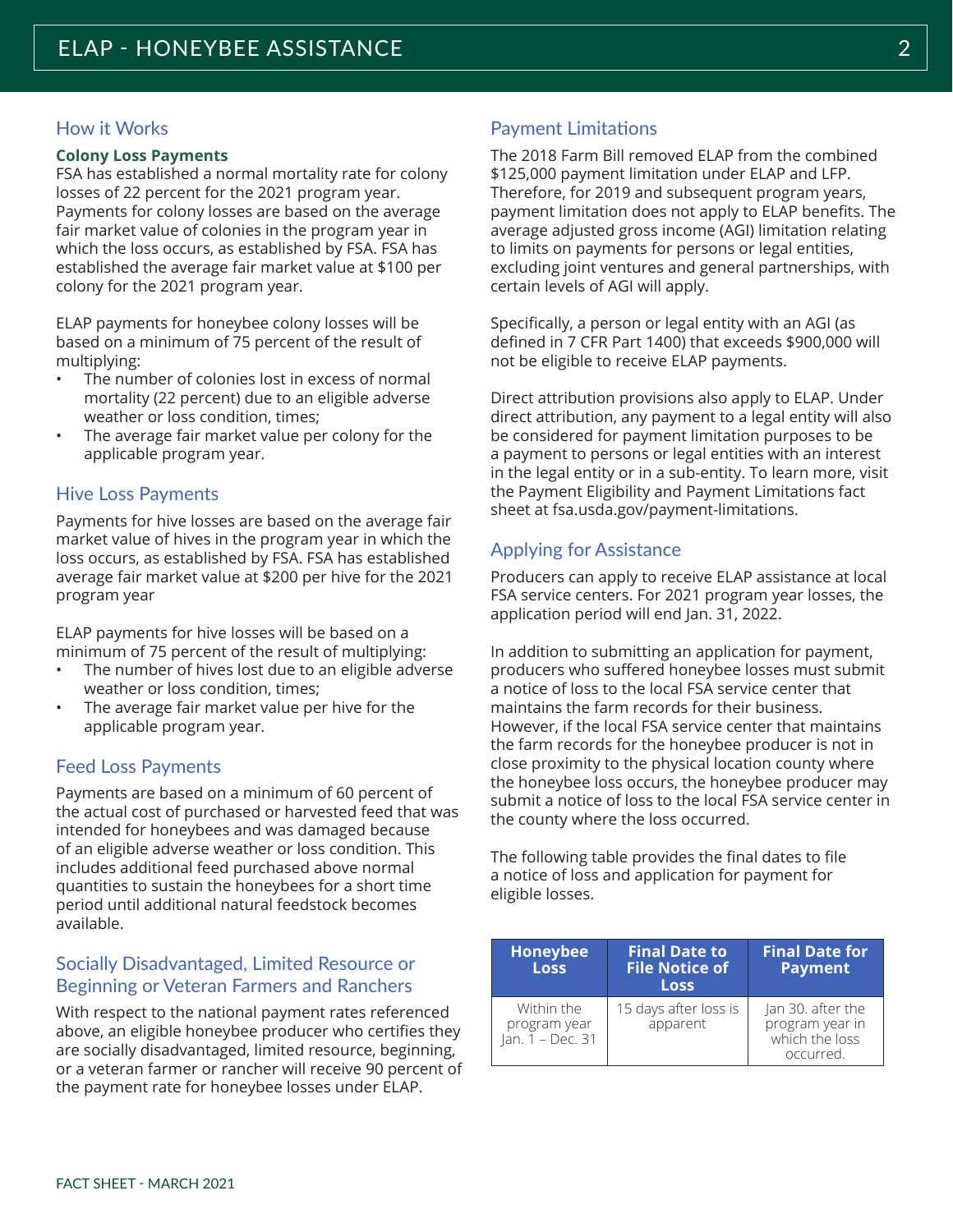For honeybee colony and hive losses, the participant must include proof of inventory at the beginning of the program year and inventory immediately before and after the eligible adverse weather event or loss condition. In addition, if the participant was paid for a loss of honeybee colony or hive in either or both of the previous 2 years, the participant must provide documentation to substantiate beginning inventory for the current year for which the loss occurred.

For honeybee colony losses due to CCD, the participant must provide a producer certification that the loss was a direct result of at least 3 of the 5 symptoms of CCD and proof that best management practices are being followed, such as honeybee colonies are provided proper nutrition, preventative treatment for varroa mites and disease, proper maintenance of hive equipment, proper colony management and any other supporting documents required for determining eligibility.

Payments may be made for eligible losses suffered by an eligible participant who is now deceased or is a member of a dissolved entity, if a representative, who currently has authority to act on behalf of the estate of the deceased participant, signs the application for payment. Proof of authority to sign for a deceased individual or dissolved entity must be provided. If a participant is now a dissolved general partnership or joint venture, all members of the general partnership or joint venture at the time of dissolution or their duly authorized representative(s) must sign the application for payment.



FSA will use data furnished by the applicant to determine eligibility for program benefits. Furnishing the data is voluntary; however, without all required data, program benefits will not be approved or provided.

### More Information

This fact sheet is for informational purposes only; other restrictions may apply. For more information about ELAP, visit fsa.usda.gov/ELAP or contact your local FSA office. To find your local FSA office, visit farmers.gov.

FACT SHEET - MARCH 2021